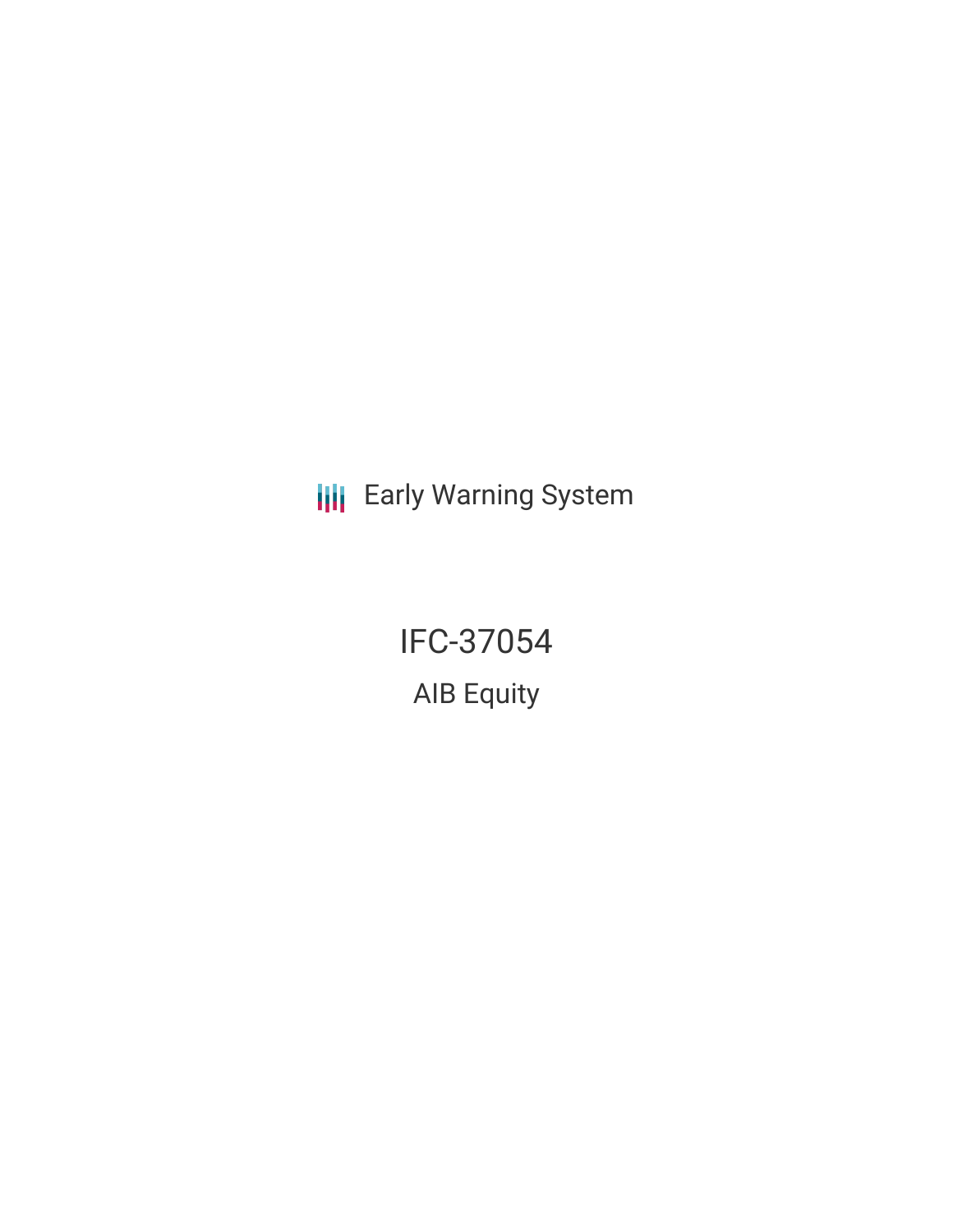| <b>Countries</b>               | Afghanistan                             |
|--------------------------------|-----------------------------------------|
| <b>Financial Institutions</b>  | International Finance Corporation (IFC) |
| <b>Status</b>                  | Approved                                |
| <b>Bank Risk Rating</b>        | FI                                      |
| <b>Voting Date</b>             | 2015-11-02                              |
| <b>Borrower</b>                | Afghanistan International Bank          |
| <b>Sectors</b>                 | Finance, Technical Cooperation          |
| <b>Investment Type(s)</b>      | Equity                                  |
| <b>Investment Amount (USD)</b> | $$10.00$ million                        |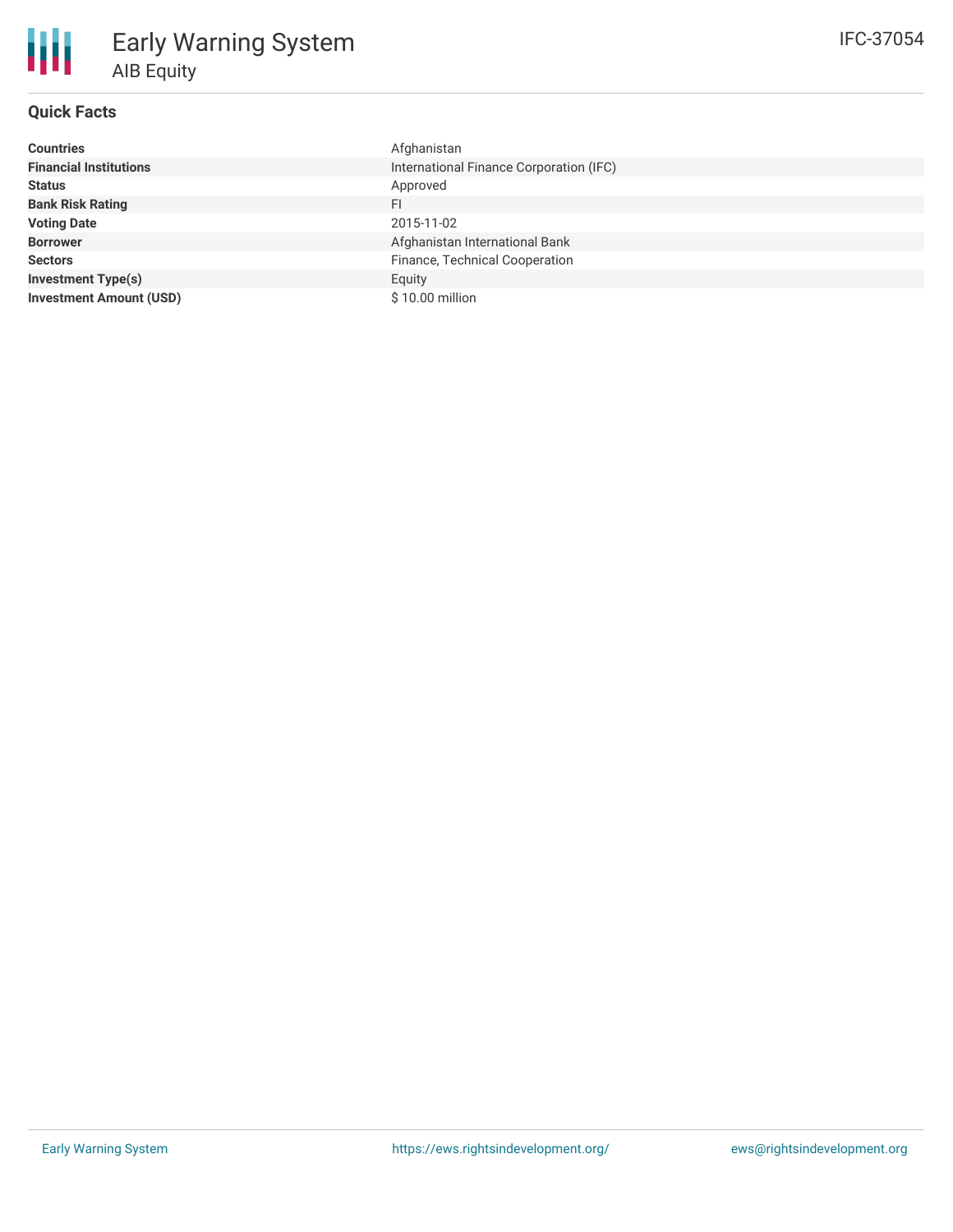

# **Project Description**

This project finances an equity stake in Afghanistan International Bank, as well as a comprehensive advisory services package, to help further institutionalize its shareholding, strengthen its operational risk management, and build its capacity for commercial lending in diversified sectors.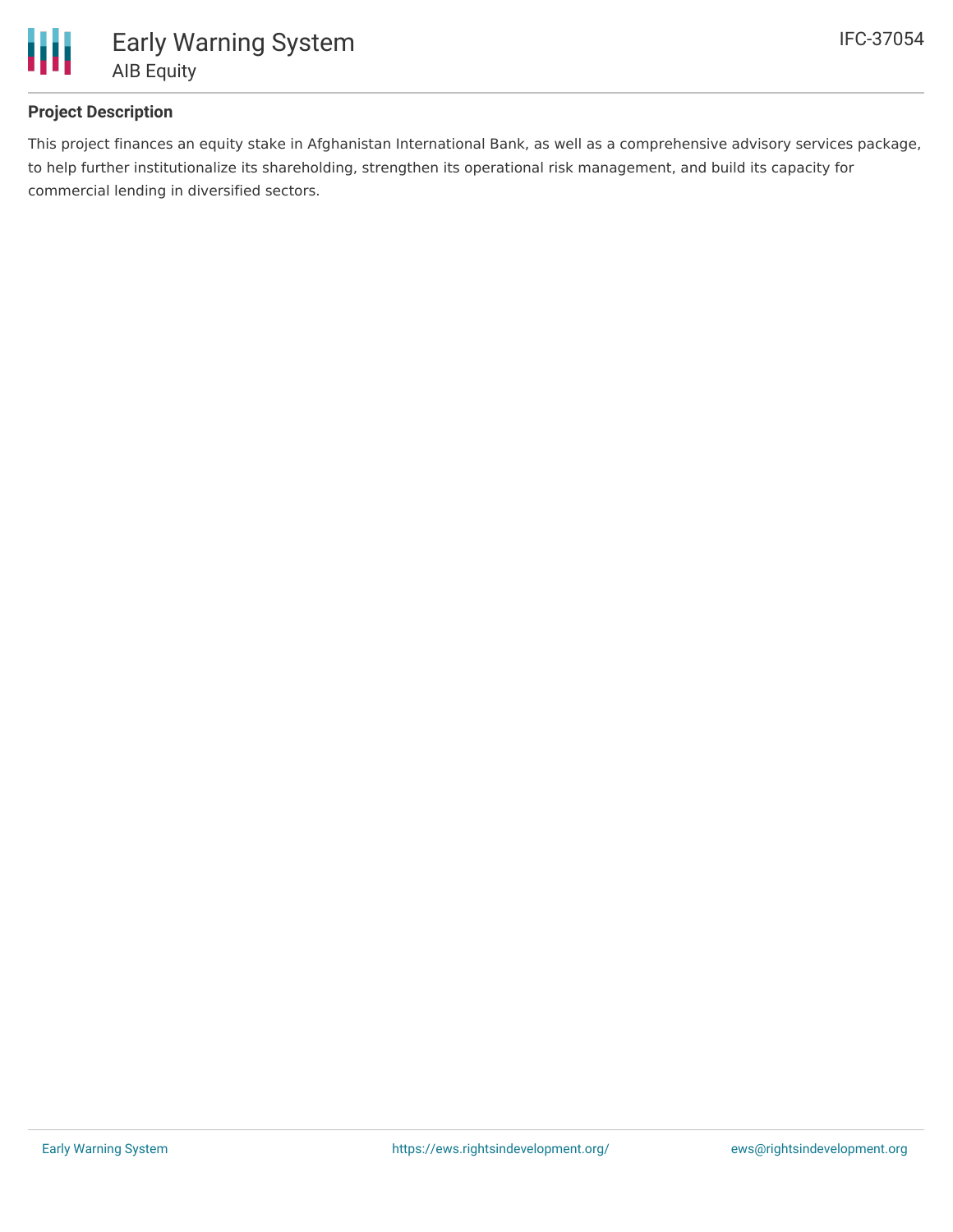### **Investment Description**

• International Finance Corporation (IFC)

The project entails IFC taking an equity stake of up to 15% in Afghanistan International Bank (AIB) in two tranches. The initial tranche is for an equity stake of 7.5%, purchased equally from AIB's two main sponsor shareholders. The second tranche comprises of an IFC option to increase its equity stake by an additional 7.5% within two years of its initial investment in AIB by subscribing to new shares issued by AIB. Afghanistan International Bank is a local Afghan private sector bank established in March 2004. It is headquartered in Kabul. As of December 2014, it had 33 branches, 2 cash outlets, 59 Automated Teller Machines, and 136 Point of Sale devices, across 10 provinces in Afghanistan. AIB is currently owned 46.25% each by two local groups - Horizon Associates LLC and Wilton Holdings Limited (together the two main sponsor shareholders), and 7.5% by the Asian Development Bank. Horizon, Wilton and the Asian Development Bank are also among the four founding shareholders that established AIB in March 2004 with a shareholding of 25% each.

### **Financial Intermediary**

Financial Intermediary: A commercial bank or financial institution that receives funds from a development bank. A financial intermediary then lends these funds to their clients (private actors) in the form of loans, bonds, guarantees and equity shares. Financial intermediaries include insurance, pension and equity funds. The direct financial relationship is between the development bank and the financial intermediary.

Afghanistan [International](file:///actor/1012/) Bank (Financial Intermediary)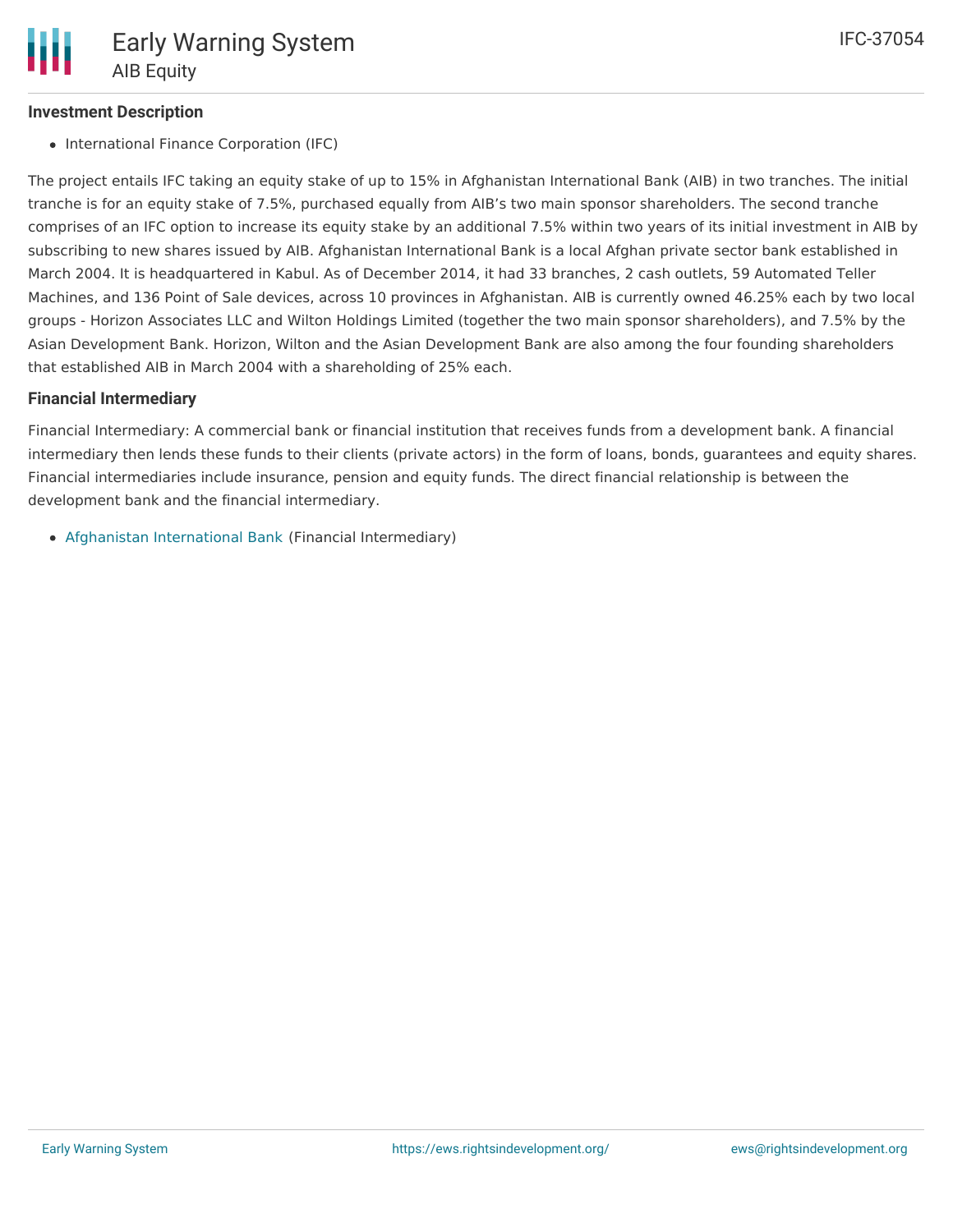

# **Private Actors Description**

Afghanistan International Bank ("AIB" or "the Bank") is a local Afghan private sector bank established in March 2004. It is headquartered in Kabul. As of December 2014, the Bank had 33 branches, 2 cash outlets, 59 Automated Teller Machines ("ATMs"), and 136 Point of Sale ("POS") devices, across 10 provinces in Afghanistan. AIB's banking services include corporate/commercial, small business and retail banking, as well as electronic and Islamic banking. With total assets of US\$964.2 million, AIB has the largest market share in the Afghan banking sector of approximately 23%.